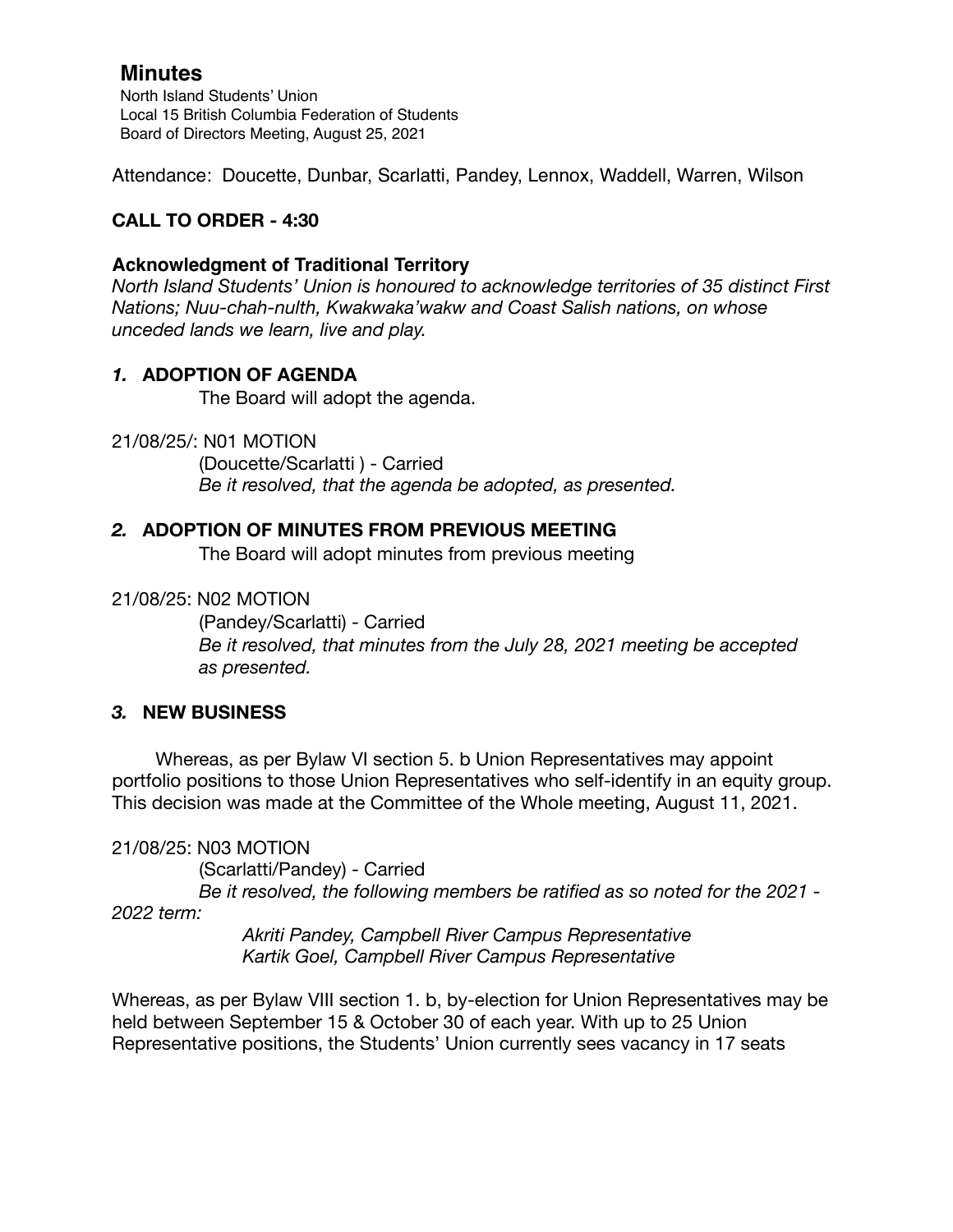North Island Students' Union Local 15 British Columbia Federation of Students Board of Directors Meeting, August 25, 2021

#### 21/08/25: N04 MOTION

 (Scarlatti/ Pandey) - Carried *Be it resolved, the following schedule be adopted Notice of by-election, September 15 Nominations open, September 27 Should more than 17 members be nominated: Campaigns open, October 12 Voting, October 19 & 20* 

Whereas, as per Bylaw VIII section 6, the Students' Union must establish an electoral committee,

### 21/08/25: N05 MOTION

 (Scarlatti/Pandey) - Carried *Be it resolved, Accessibility & Equity Director Scarlatti, Executive Director Wilson and Melissa Chirino, BCFS Chairperson be appointed on the Electoral Committee* 

Whereas, as per Bylaw VIII section 7, campaign financing shall not exceed limit established by the Board of Directors

### 21/08/25: N06 MOTION

 (Pandey/Doucette) - Carried *Be it resolved, self directed campaign financing be limited to \$50 maximum. Candidates are able to print up to 10 posters, self designed, in NISU offices with no fee.* 

Whereas, in June 2021, the House of Commons created National Day for Truth & Reconciliation, September 30 annually. This day is acknowledged with orange shirts. Local artist, Andy Everson, of the K'ómoks First Nation, has a logo available for use with the caveat to donate to an Indigenous organisation. The Wachiay Friendship Centre in the K'ómoks Valley does screen printing. The Wachiay Friendship Centre is a non-profit society whose mandate is to provide services and supports to the urban Indigenous population in the Comox Valley Regional District. Wachiay is an inclusive organisation, whose programming is open to people of all ethnicities.

 Wachiay delivers more than 50 programs and services to Indigenous and non-Indigenous people. The Centre employs a staff of 16-20, including full time, part-time and contract positions. Programs and services are delivered on-site. Wachiay has provided a quote to supply 60 orange shirts, 12 of each 5 major sizes. September 30th will be a non-instructional day, the Students' Union intends to table with information about this day in the two days leading up, providing information & shirts to interested members.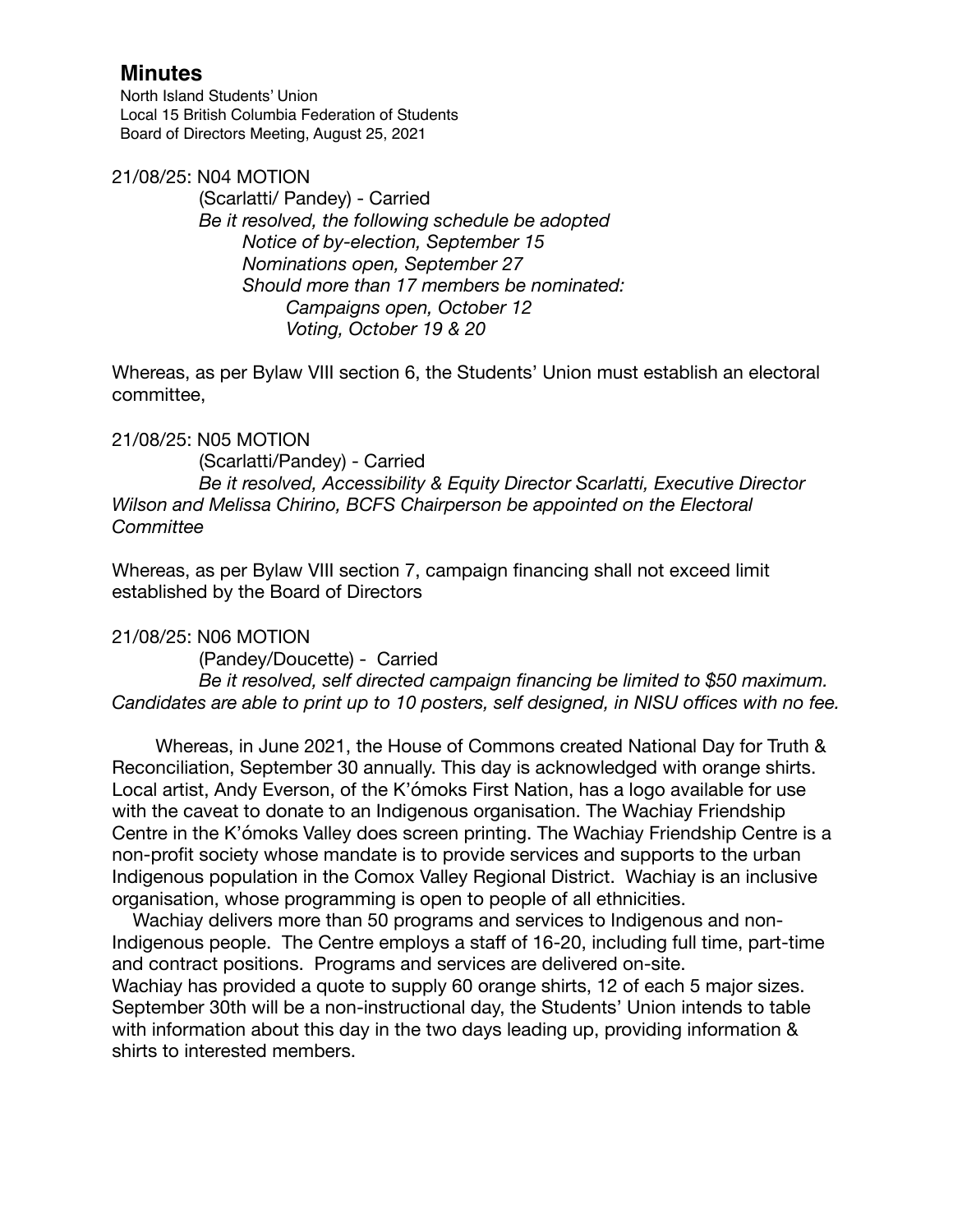North Island Students' Union Local 15 British Columbia Federation of Students Board of Directors Meeting, August 25, 2021

21/08/25: N07 MOTION (Doucette/Scarlatti) - Carried

*Be it resolved, the Students' Union ratify the decision made in the workplace communication tool Slack, August 18, to fulfil the quote offered by the Wachiay Friendship Centre for 60 orange shirts, with local design from Andy Everson for \$1575.* 

Whereas staff contract changes need be ratified and plans for Organiser Lennox's upcoming maternity leave, that a Labour Committee be struck, to support this work. This committee shall consist of the Executive Director, Internal Relations Director and at least one other Board Member

### 21/08/25: N08 MOTION

 (Pandey/Scarlatti) - Carried *Be it resolved, Executive Director Wilson, Internal Relations Director Doucette, Connections Directors Pandey and form the Labour Committee and report to this Board, its work.* 

Whereas return to campus classes will see that all three offices be set up to run independently and open concurrently, therefore

### 21/08/25: N09 MOTION

 (Scarlatti/ Doucette) - Carried

 *Be it resolved, up to \$4000 be made available for required office equipment and supplies to ensure all offices are fully set up and able to run in COVID-19 safe ways* 

Whereas as per Students' Union Health and Dental Plan Policy, the Union must provide a fund to support members whom qualify for coverage and whom qualify for financial support through the Financial Aid office(FAO) of North Island College. FAO reports this fund is currently depleted.

# 21/08/25: N10 MOTION

 (Pandey/Deanna) - Carried

 *Be it resolved, \$2750 be made available to North Island College FAO for the sole purposes of health and dental fee support. The FAO is instructed to provide annual report of this fund.* 

# *4.* **REPORTS**

### **4.1 Report from Committees**

- *•* Board of Governors nothing to report
- *•* Education Council nothing to report
- *•* Planning and Standards nothing to report